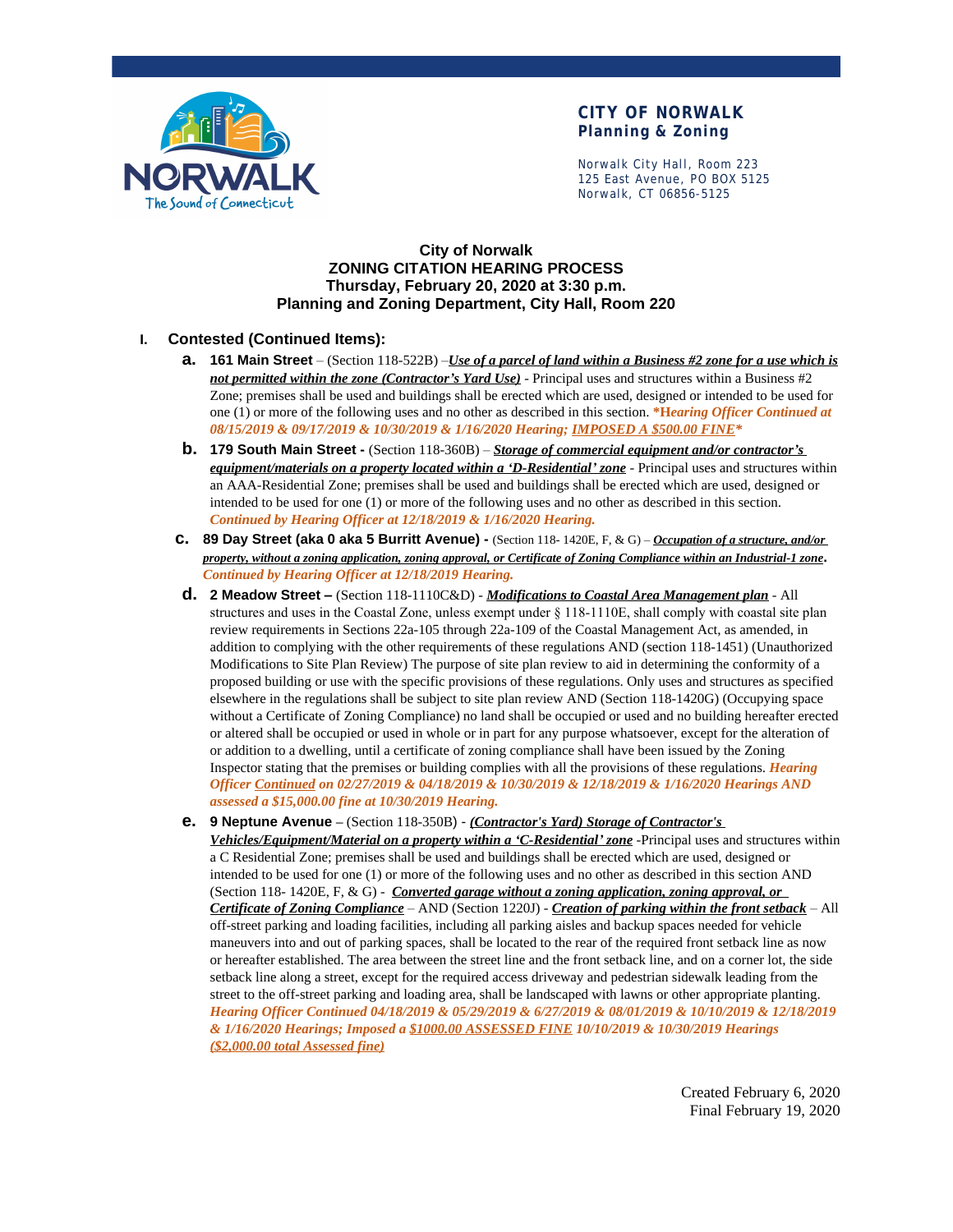

Norwalk City Hall, Room 223 125 East Avenue, PO BOX 5125 Norwalk, CT 06856-5125

- **f. 184 West Rocks Road** (Section 118-310B) *Storage of commercial equipment and/or contractor's equipment/materials on a property located within a 'AAA-Residential' zone* - Principal uses and structures within an AAA-Residential Zone; premises shall be used and buildings shall be erected which are used, designed or intended to be used for one (1) or more of the following uses and no other as described in this section AND (Section 118-1220J) – *Creation of parking within the front setback -* All off-street parking and loading facilities, including all parking aisles and backup spaces needed for vehicle maneuvers into and out of parking spaces, shall be located to the rear of the required front setback line as now or hereafter established. The area between the street line and the front setback line, and on a corner lot, the side setback line along a street, except for the required access driveway and pedestrian sidewalk leading from the street to the off-street parking and loading area, shall be landscaped with lawns or other appropriate planting. *Continued by Hearing Officer at 12/18/2019 & 1/16/2020 Hearing.*
- **g. 1 Railroad Place –** (Section 118-1110) *Operation of an Auto Repair use on a property within a Coastal Area Management (CAM) zone, without applying for and obtaining a Coastal Area Management Approval* - All structures and uses in the Coastal Zone, unless exempt under § 118-1110E, shall comply with coastal site plan review requirements in Sections 22a-105 through 22a-109 of the Coastal Management Act, as amended, in addition to complying with the other requirements of these regulations AND (Section 118-700B) *Operation of an Auto Repair on a property located within an 'Industrial #1' zone without applying for Auto Repair Approval or a Zoning Approval* - The primary purpose of this zone is to provide areas which permit manufacturing and related uses, including warehouse, office, retail and single- and two-family housing. Heavy industrial uses would be allowed by Special Permit. The district is intended to provide low-scale industrial facilities interspersed with other uses and with the utilities and infrastructure necessary to support such industrial operations...in an Industrial No. 1 Zone, premises shall be used and buildings shall be erected which are used, designed or intended to be used for one (1) or more of the following uses and no other. See City of Norwalk Building Zone Regulations for complete list of permitted uses. *Continued by Hearing Officer at 1/16/2020 Hearing*
- **h. 29 North Avenue**  (Section 118-1450) *Lack of Special Permit Application/Approval, or in contravention of Special Permit Approval* - Certain uses and structures, because of their unique characteristics, cannot be specifically classified or regulated in a particular district without consideration in each case of the impact of such uses and structures upon the neighborhood and surrounding area and upon the public health, safety and welfare. Such uses and structures as specified elsewhere in the regulations may be permitted only by Special Permits. When an existing use or structure which is permitted only by special permit is proposed to be extended or altered in a manner which would in any way change the character or intensity of the use or feature, such proposed extension or alteration shall be treated as a new special permit under this section *AND* (Section 1420E, F, & G) – *Occupation of space without an Application for Zoning Approval, without obtaining a Zoning Approval, and without obtaining a Certificate of Zoning Compliance*. *Continued by Hearing Officer at 10/10/2019 & 11/14/2019 & 12/18/2019 & 1/16/2020 Hearings*
- **i. 16 Half Mile Road –** (Section 118-910B) *Placement of an accessory structure/building (shed) not in the quadrant farthest every street* - In the case of an interior lot fronting upon two (2) or more streets, no accessory building shall be erected or altered so as to encroach upon that fourth of the lot depth nearest each and every street AND (Sections 118-1420E, F, & G) - *Occupying a land, space, and/or structure without applying for a Zoning Approval, obtaining a Zoning Approval, and obtaining a Certificate of Zoning Compliance for construction of shed on property. Continued by Hearing Officer at 1/16/2020 Hearing.*
- **j. 45 Wolfpit Avenue**  (Section 118-340B) *Operation of a contractor's storage yard, and/or the operation of a commercial contractor's business out of, or use for contractor's storage, a property located within a 'B-Residential' zone* – Principal Uses and structures. In an A Residence Zone, premises shall be used and buildings shall be erected which are used, designed or intended to be used for one (1) of the following uses and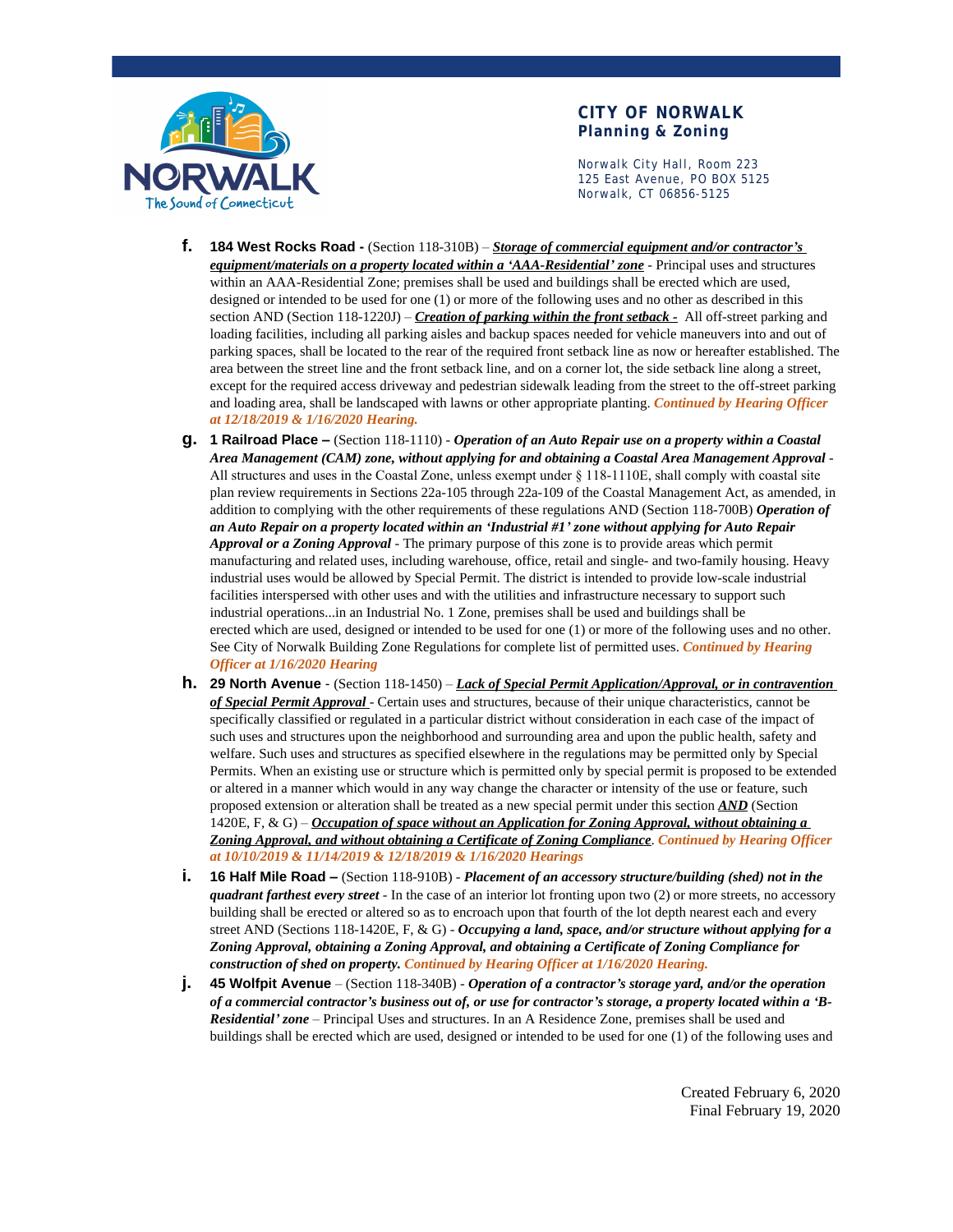

Norwalk City Hall, Room 223 125 East Avenue, PO BOX 5125 Norwalk, CT 06856-5125

no others. See Building Zone Regulations for the City of Norwalk for list of uses. *Continued by Hearing Officer at 12/18/19 & 1/16/2020 Hearing.*

#### **II. Contested (New Items):**

**a. 182 Gregory Boulevard** - (Section 118-340B(4)(n)) - *Storage of a unregistered vehicle, or vehicles, on a property located within a 'B-Residential' zone stored within the front setback* - Storage of not more than one (1) unregistered motor vehicle, provided that such vehicle is located in accordance with the front, side and rear yard requirements of this zone.

#### **III. Uncontested Hearings (Continued Items):**

- **a. 279 Newtown Avenue**  (Section 118-330(B)(4)(k)) *Placement of more than one shipping container on a residential property within an 'A-Residential' zone, without an active and valid building permit, for longer than one month in a calendar year* – Portable storage container, other than those used during construction for which a valid Building permit has been issued, shall be permitted for a maximum period of one (1) month in any calendar year and limited to one (1) such container placed on an individual property at any one time and such container shall not exceed eight (8) feet in height or one hundred and sixty (160) square feet in size. *Hearing Officer Continued on 03/27/2019 and 04/28/2019 and 06/12/2019 and 08/01/2019 and 08/28/2019, 10/10/2019, & 10/30/2019 & 1/16/2020 Hearings AND \$100.00 assessed fine at the 10/30/2019 Hearing AND assessed and additional \$75.00 fine with \$600.oo contingent fine (total assessed = \$175.00; contingent = \$600.00).*
- **b. 81 George Avenue**  (Section 118-1220(J)) *Creation of a parking area, or utilization of an area, within the front setback, 30 feet, within a "B-Residential" zone* - All off-street parking and loading facilities, including all parking aisles and backup spaces needed for vehicle maneuvers into and out of parking spaces, shall be located to the rear of the required front setback line as now or hereafter established. The area between the street line and the front setback line, and on a corner lot, the side setback line along a street, except for the required access driveway and pedestrian sidewalk leading from the street to the off-street parking and loading area, shall be landscaped with lawns or other appropriate planting. *Continued by Hearing Officer at 5/29/2019 6/12/2019 & 8/1/2019 & 1/16/2020 Hearing*
- **c. 21 Old Trolley Way –** (Section 118-1220J) *Creation of parking within the front setback* All off-street parking and loading facilities, including all parking aisles and backup spaces needed for vehicle maneuvers into and out of parking spaces, shall be located to the rear of the required front setback line as now or hereafter established. The area between the street line and the front setback

line, and on a corner lot, the side setback line along a street, except for the required access driveway and pedestrian sidewalk leading from the street to the off-street parking and loading area, shall be landscaped with lawns or other appropriate planting. *Continued by Hearing Officer at 6/12/2019 & 08/27/2019 & 11/14/2019 1/16/2020 Hearing; Fine ASSESSED of \$500.00 at 08/28/2019 Hearing AND additional \$1000 fine assessed at 11/14/2019 Hearing AND additional \$1000 fine assessed at 12/18/2019 Hearing (total assessed fine = \$2500.00).*

**d. 4 Weatherly Lane –** (Section 118-340B) - *Creation of a 2nd unit with in structure located within a 'B-Residential' zone.* - Principal uses and structures. In a B Residence Zone, premises shall be used and buildings shall be erected which are used, designed or intended to be used for one (1) of the following uses and no others. See City of Norwalk Building Zone Regulations for list of allowed uses with 'B-Residential' zone AND (Section 1420G) - *Occupying a space, or land, without obtaining a Certificate of Zoning Compliance (specifically, as pertaining to a Zoning Approval issued on June, 23, 2017)* - No land shall be occupied or used and no building hereafter erected or altered shall be occupied or used in whole or in part for any purpose whatsoever, except for the alteration of or addition to a dwelling, until a certificate of zoning compliance shall have been issued by the Zoning Inspector stating that the premises or building complies with all the provisions of these regulations. *Continued by Hearing Officer at 1/16/2020 Hearing*

> Created February 6, 2020 Final February 19, 2020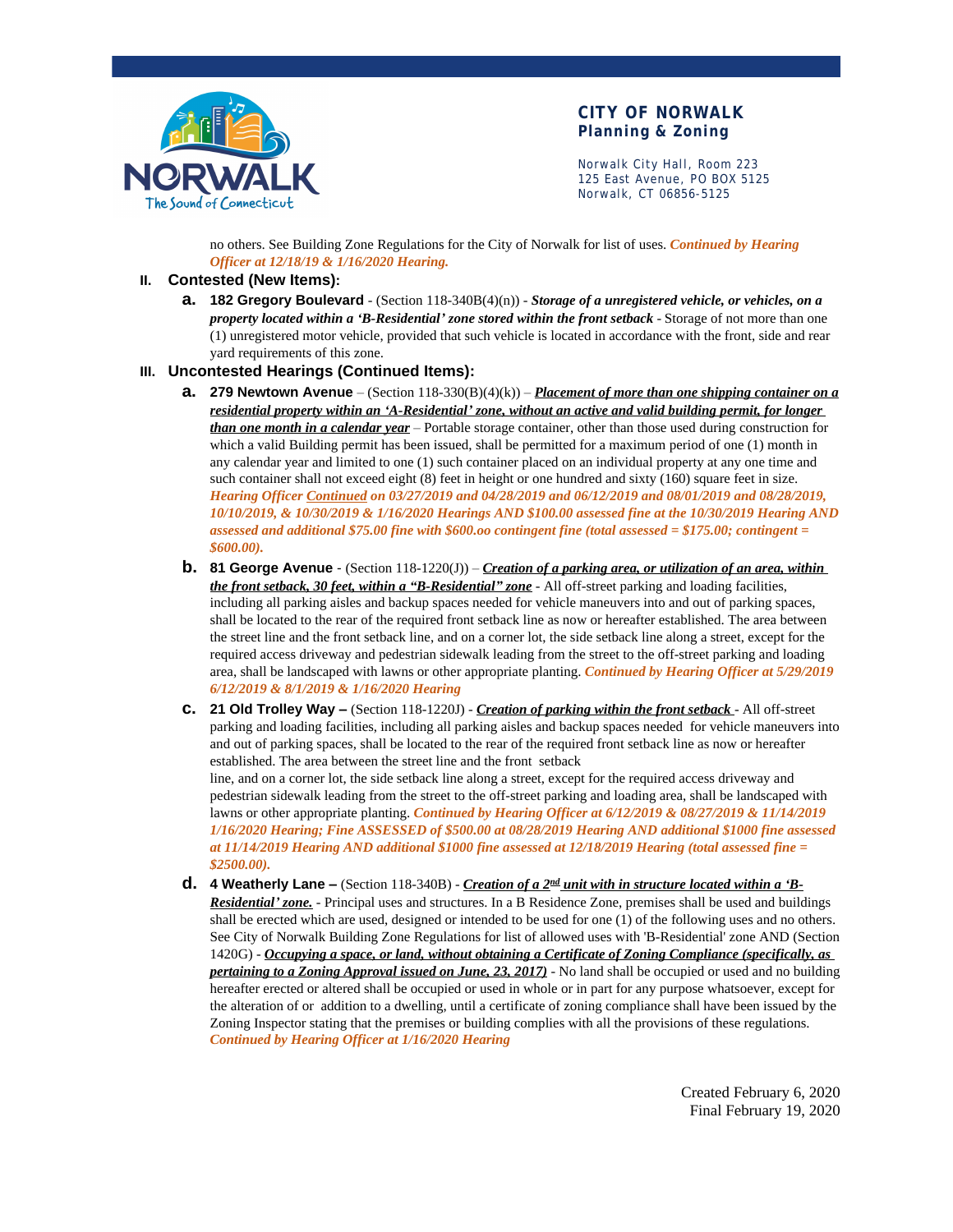

Norwalk City Hall, Room 223 125 East Avenue, PO BOX 5125 Norwalk, CT 06856-5125

- **e. 92 Main Street**  (Section 118-1420E, F, & G) *Occupying a land, space, and/or structure without applying for a Zoning Approval, obtaining a Zoning Approval, and obtaining a Certificate of Zoning Compliance for tenants on premises (Taco Truck & Auto Repair). Continued by Hearing Officer at 1/16/2020 Hearing*
- **f. 105 South Main Street** (Sections 118-1420E&F) *Construction of dormers on a property, in contravention of plans submitted for Application for Zoning Approval & approved plans for work to property. Continued by Hearing Officer at 1/16/2020 Hearing*

#### **IV. Uncontested (New Items):**

- **a. 150 Bouton Street**  (Section 118-340B) *Operation of a Contractor's Storage yard on a property located with a 'B-Residential' zone stored within the front setback* -Principal uses and structures. In a B Residence Zone, premises shall be used and buildings shall be erected which are used, designed or intended to be used for one (1) of the following uses and no others. See Building Zone Regulations for the City of Norwalk for list of uses, AND (Section 118-340B(4)(e)) – *Storage of one, or more, commercial vehicles on a property located within a 'B-Residential' zone* - Storage of not more than one (1) commercial vehicle, as defined in Chapter 246, Section 14-1, of the Connecticut General Statutes, which does not exceed one-ton rated capacity, AND (Section 188-1220J) – *Creation of a parking area, or utilization of an area, within the front setback for the parking of vehicles* - All off-street parking and loading facilities, including all parking aisles and backup spaces needed for vehicle maneuvers into and out of parking spaces, shall be located to the rear of the required front setback line as now or hereafter established. The area between the street line and the front setback line, and on a corner lot, the side setback line along a street, except for the required access driveway and pedestrian sidewalk leading from the street to the off-street parking and loading area, shall be landscaped with lawns or other appropriate planting.
- **b. 4 Riordan Street -** (Section 118-340B) *Operation of a Contractor's Storage yard on a property located with a 'B-Residential' zone stored within the front setback* -Principal uses and structures. In a B Residence Zone, premises shall be used and buildings shall be erected which are used, designed or intended to be used for one (1) of the following uses and no others. See Building Zone Regulations for the City of Norwalk for list of uses, AND (Section 118-340B(4)(e)) – *Storage of one, or more, commercial vehicles on a property located within a 'B-Residential' zone* - Storage of not more than one (1) commercial vehicle, as defined in Chapter 246, Section 14-1, of the Connecticut General Statutes, which does not exceed one-ton rated capacity.
- **c. 152 Bouton Street** (Section 118-340B) *Operation of a Contractor's Storage yard on a property located with a 'B-Residential' zone stored within the front setback* -Principal uses and structures. In a B Residence Zone, premises shall be used and buildings shall be erected which are used, designed or intended to be used for one (1) of the following uses and no others. See Building Zone Regulations for the City of Norwalk for list of uses, AND (Section 118-340B(4)(e)) – *Storage of one, or more, commercial vehicles on a property located within a 'B-Residential' zone* - Storage of not more than one (1) commercial vehicle, as defined in Chapter 246, Section 14-1, of the Connecticut General Statutes, which does not exceed one-ton rated capacity, AND (Section 188-1220J) – *Creation of a parking area, or utilization of an area, within the front setback for the parking of vehicles* - All off-street parking and loading facilities, including all parking aisles and backup spaces needed for vehicle maneuvers into and out of parking spaces, shall be located to the rear of the required front setback line as now or hereafter established. The area between the street line and the front setback line, and on a corner lot, the side setback line along a street, except for the required access driveway and pedestrian sidewalk leading from the street to the off-street parking and loading area, shall be landscaped with lawns or other appropriate planting.
- **d. 3 Riordan Street -** (Section 118-340B) *Operation of a Contractor's Storage yard on a property located with a 'B-Residential' zone stored within the front setback* -Principal uses and structures. In a B Residence Zone, premises shall be used and buildings shall be erected which are used, designed or intended to be used for one (1) of the following uses and no others. See Building Zone Regulations for the City of Norwalk for list of uses, AND (Section 118-340B(4)(e)) – *Storage of one, or more, commercial vehicles on a property located*

Created February 6, 2020 Final February 19, 2020